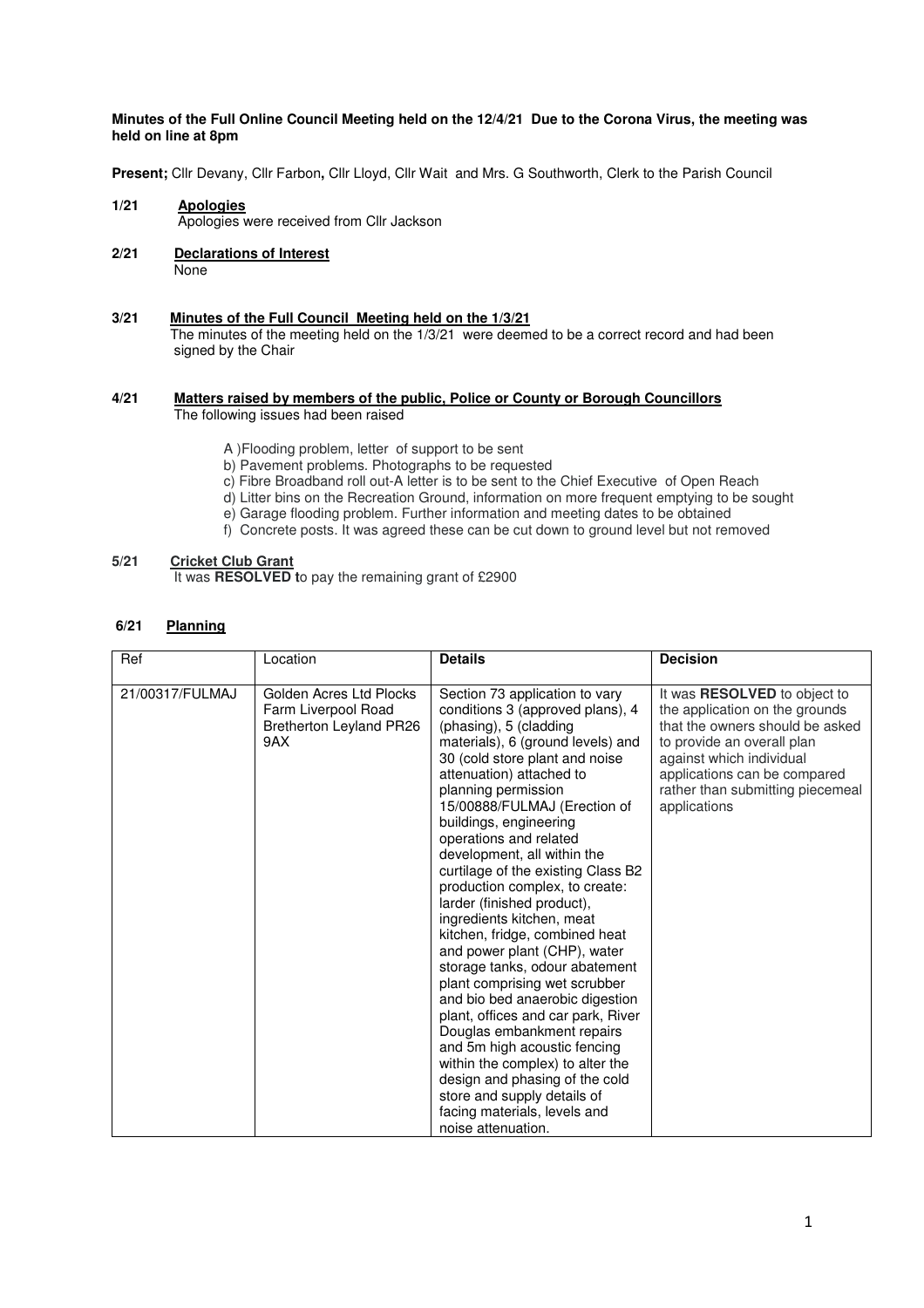#### **7//21 Finance Payment**

 **7/1/21** .It was **RESOLVED** to pay the following invoices. The invoices having been inspected/authorized by Cllr Wait and Cllr Farbon

| Recipient                      | <b>Description</b>                     | <b>Amount</b><br>£ |
|--------------------------------|----------------------------------------|--------------------|
| Glenys Southworth              | March Salary                           | 184-60             |
| Glenys Southworth              | Mar Expenses                           | 119-96             |
| <b>Rufford Printers</b>        | Printing of Spring Newsletter          | 105.00             |
| Wignalls Landscapes            | Grounds Maintenance work in Mar        | 361.16             |
| <b>Bretherton Cricket Club</b> | Final Grant Payment (See Item<br>5/21) | 2900-00            |

# **Monitoring Statement**

 **7/2/21** It was **RESOLVED** that the monitoring statement for the period to the 31/3/21 be approved and the Chair had signed the statement on behalf of the Parish Council

#### **8/21 Risk Assessment**

- It was **RESOLVED** to agree the contents of the Risk Assessment
- **9/21 Freedom of Information Act; Publication Scheme**  It was **RESOLVED** to agree the contents of the Scheme

# **10/21 Play Area Repairs**

It was **RESOLVED** to agree the repairs needed

# **11/21 Public Rights of Way**

It was **RESOLVED** to report the problems identified.

#### **12/21 Decisions taken by the Chair**

 It was **RESOLVED** to note the decisions; Holding of the April meeting online Agreeing to a representative of the Cricket Club attending the meeting Purchase of a 'thank you ' gift

## **13/21 Damage caused during the removal of the obsolete changing room by Croston JFC** It was **RESOLVED** Members to seek information from Croston Junior Football Club

## **14/21 Highways Issues**  It was **RESOLVED** to note the running list of accidents

**15/21 Lancashire Best Kept Village Competition**  It was **RESOLVED** to enter the Competition

## **16/21 Parish Council Vacancy**  It was **RESOLVED** to advertise the vacancy

**17/21 Consultation on West Lancs Local Plan Review** It was **RESOLVED** to support the proposed review process